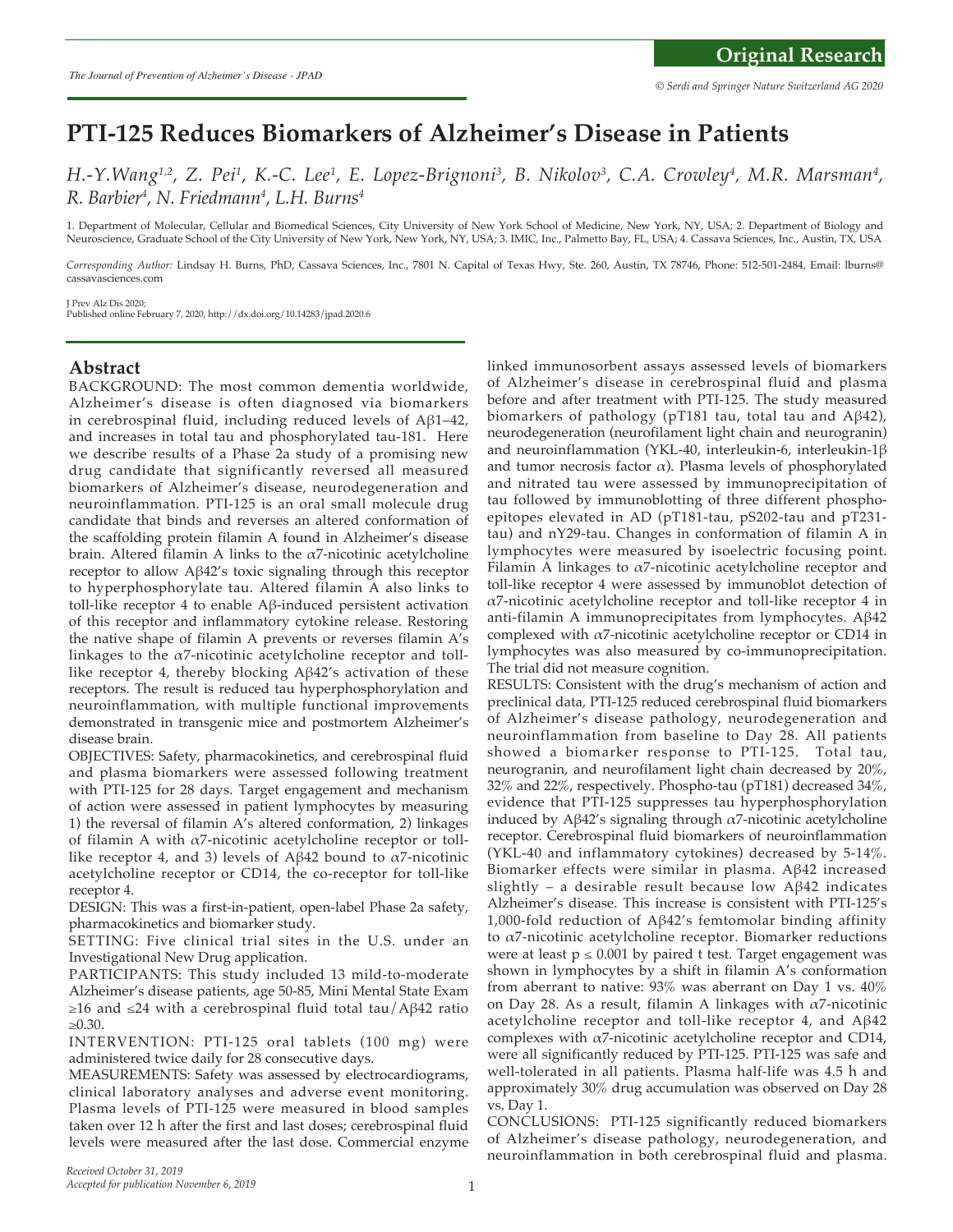All patients responded to treatment. The magnitude and consistency of reductions in established, objective biomarkers imply that PTI-125 treatment counteracted disease processes and reduced the rate of neurodegeneration. Based on encouraging biomarker data and safety profile, approximately 60 patients with mild-to-moderate AD are currently being enrolled in a Phase 2b randomized, placebo-controlled confirmatory study to assess the safety, tolerability and efficacy of PTI-125.

*Key words: tau, neurofilament light chain, neurogranin, YKL40, neuroinflammation.*

# **Introduction**

**A** lzheimer's disease (AD) is the most common dementia, afflicting fifty million people worldwide (1). PTI-125 is a new small molecule ug candidate for AD with a novel mechanism of action: dementia, afflicting fifty million people worldwide (1). PTI-125 is a new small molecule drug candidate for AD with a novel mechanism of action: it binds and restores to normal an altered conformation of the scaffolding protein filamin A (FLNA) (2-4). PTI-125's target, an altered conformation of FLNA, is a known proteopathy in AD brain (2, 3). FLNA is a large, 280- KDa intracellular scaffolding protein best known for cross-linking actin to regulate cell structure and motility and is highly expressed in brain. FLNA dimerizes by a domain in its membrane-bound C terminal, protruding into the cytoplasm as an inverse V shape to interact with at least 90 different proteins (5), indicating potential involvement in numerous intracellular processes. In the cell membrane, FLNA constitutively associates with certain receptors such as the insulin receptor and the mu opioid receptor, and FLNA regulates insulin receptor signaling and mu opioid receptor – G-protein coupling (6). FLNA does not normally link to  $\alpha$ 7-nicotinic acetylcholine receptor  $(\alpha 7n\Lambda ChR)$  or toll-like receptor 4 (TLR4); however, in AD brain, the altered conformation of FLNA enables FLNA's association with both (3). Importantly, the aberrant FLNA linkages of altered FLNA to α7nAChR and TLR4 promote toxic signaling of soluble Aβ42 via each receptor, contributing to AD pathology (3, 4).

The extremely tight binding (high femtomolar affinity) of Aβ42 to α7nAChR, first demonstrated two decades ago (7), is reinforced by altered FLNA's linkage to this receptor (3). Aβ42 signals via  $α7nAChR$ to hyperphosphorylate tau protein by activating kinases ERK and JNK1 (8). Tau hyperphosphorylation is a hallmark of AD pathology and disrupts tau's function of stabilizing microtubules, promoting degeneration. Hyperphosphorylated tau also initiates neurofibrillary lesions and tau protofibril formation, leading to eventual fibrillar tau-rich tangles. This toxic signaling pathway of Aβ42 via α7nAChR has been confirmed by multiple laboratories under conditions that maintain Aβ42 as soluble monomers or small oligomers (9-11).

Aβ42 activates TLR4 by binding the TLR4 co-receptor CD14 (12). Aβ42 binding to CD14 promotes a sustained activation of TLR4 and persistent release of inflammatory cytokines such as IL-6, IL-1β and TNFα (13). Like Aβ42 signaling through α7nAChR, this Aβ42-induced TLR4 activation requires the linkage of altered FLNA to TLR4 (4). The chronic activation of TLR4 by amyloid in AD leads to neuroinflammation and exacerbates neurodegeneration.

By preferentially binding the altered conformation of FLNA and restoring its native shape, PTI-125 releases FLNA from α7nAChR and TLR4, reducing Aβ42-driven tau hyperphosphorylation and neuroinflammation, thereby attenuating neurodegeneration (2). In triple transgenic AD mice, PTI-125 restored α7nAChR, NMDAR and insulin receptor signaling, improved synaptic plasticity, reduced amyloid deposits and neurofibrillary lesions, robustly attenuated inflammatory cytokine levels, and improved cognition (3). In vitro PTI-125 incubation of postmortem human AD brain (or agematched control brain treated with exogenous Aβ42) also reduced FLNA linked to  $\alpha$ 7nAChR or TLR4, decreased Aβ42 – α7nAChR complex levels, decreased Aβ42 induced tau hyperphosphorylation, and again improved synaptic plasticity and receptor function. IC50s for these effects were nanomolar, and significant effects were seen at concentrations as low as 1 picomolar (3, 4).

This Phase 2a clinical trial follows favorable safety and tolerability data from a Phase 1 study of 50, 100, or 200 mg of PTI-125 in healthy volunteers. In this first-inpatient, Phase 2a clinical trial, thirteen mild-to-moderate AD patients received 100 mg oral PTI-125 b.i.d. for 28 days. Patients were age 50-85, MMSE  $\geq 16$  and  $\leq 24$ , with a CSF T-tau/Aβ42 ratio ≥ 0.30. The 100 mg dose was selected because it is equivalent by body surface area conversion (the accepted method of determining equivalent doses between species) to effective daily doses of PTI-125 in AD mouse models (3, 4). The T-tau/ Aβ42 ratio was selected as a low cutoff to confirm AD diagnosis based on biomarker determinations from samples obtained from the Swedish bioFINDER and ADNI (Alzheimer's Disease Neuroimaging Initiative) cohorts (14), recognizing that we used commercial enzyme-linked immunosorbent assays (ELISAs) and that study used ElectroChemiLuminescence Immunoassays (ECLIAs). Although these assays are not directly comparable, values from each are reported in pg/mL. Safety was monitored by electrocardiograms, clinical labs, adverse event monitoring and physical examinations. Change from baseline was measured for CSF and plasma biomarkers of AD pathology (T-tau, P-tau and Aβ42), neurodegeneration (neurofilament light (NfL) chain and neurogranin) and neuroinflammation (YKL-40 and inflammatory cytokines IL-6, IL-1β and TNF $α$ ). Pre-dose and Day 28 samples were tested in triplicate in a single ELISA plate according to manufacturers' instructions.

A recent meta-analysis showed that in CSF of AD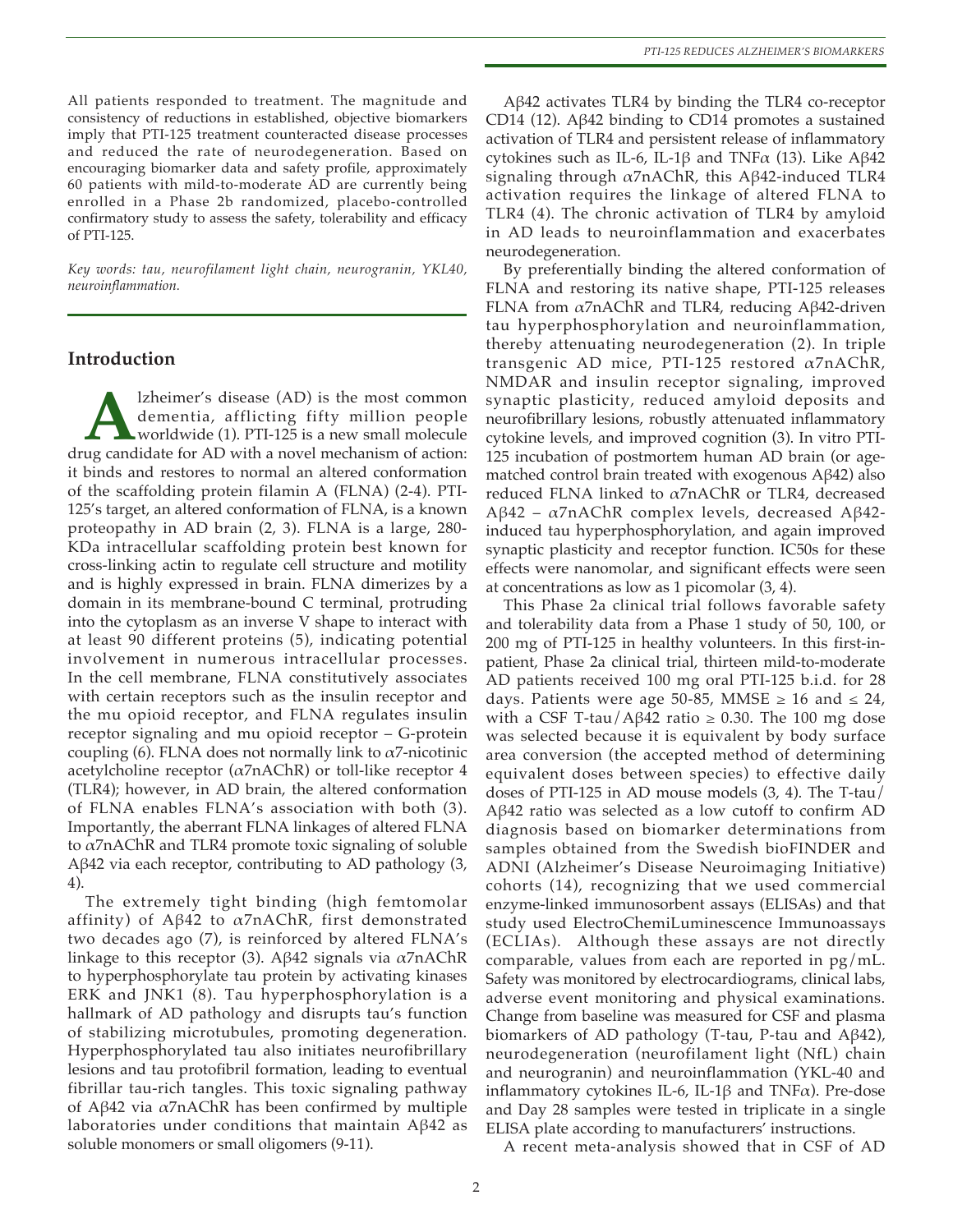*JPAD - Volume*

| Table 1. ELISA kits used to measure CSF and plasma biomarkers |                   |                 |             |  |  |  |  |  |  |
|---------------------------------------------------------------|-------------------|-----------------|-------------|--|--|--|--|--|--|
| <b>Biomarker</b>                                              | Manufacturer      | Catalog#        | <b>Type</b> |  |  |  |  |  |  |
| Total tau                                                     | Invitrogen Thermo | <b>KHB0041</b>  | Sandwich    |  |  |  |  |  |  |
| $pT181$ -tau                                                  | Invitrogen Thermo | <b>KHO0631</b>  | Sandwich    |  |  |  |  |  |  |
| $A\beta42$                                                    | Invitrogen Thermo | <b>KHB3441</b>  | Sandwich    |  |  |  |  |  |  |
| Neurofilament light chain                                     | Lifespan          | LS-F6701        | Sandwich    |  |  |  |  |  |  |
| Neurogranin                                                   | Lifespan          | LS-F6894        | Indirect    |  |  |  |  |  |  |
| $YKL-40$                                                      | Lifespan          | LS-F1020        | Sandwich    |  |  |  |  |  |  |
| $IL-6$                                                        | Lifespan          | <b>LS-F9982</b> | Sandwich    |  |  |  |  |  |  |
| IL-1 $\beta$                                                  | Lifespan          | LS-F5625        | Sandwich    |  |  |  |  |  |  |
| $TNF\alpha$                                                   | Invitrogen Thermo | <b>KHC3011</b>  | Sandwich    |  |  |  |  |  |  |

patients vs. age-matched controls, T-tau and P-tau are increased respectively by 2.5- and 1.9-fold and Aβ42 is reduced by half (15). NfL, expressed predominantly in large caliber axons and indicating axonal damage, is increased by 2.3-fold in CSF of AD patients relative to controls (15). NfL may track disease progression and is emerging as a plasma AD biomarker (16). Neurogranin, a post-synaptic protein in dendritic spines, is elevated in AD and represents synaptic/dendritic destruction (17- 19). The secreted glycoprotein YKL-40, an inflammation mediator, is thought to accompany microglial activation and extracellular tissue remodeling and is also elevated in AD (18, 20, 21).

# **Methods**

#### *Patients*

Of 19 patients screened, 13 enrolled. All 13 were mildto-moderate AD patients, age 50-85, MMSE  $\geq 16$  and  $\leq$ 24, with a CSF T-tau/Aβ42 ratio  $\geq$  0.30. Although the protocol stated 12 patients would be enrolled, 13 were enrolled due to multiple patients in screening near the end of the study.

#### *Lymphocyte and plasma preparation*

To prepare lymphocytes, 8 ml venous blood collected in EDTA-containing tubes was layered onto 8 ml Histopaque-1077 at 25°C and centrifuged (400 g, 30 min, 25°C) to yield plasma (top layer) and lymphocytes (opaque interface). Plasma fractions were aliquoted into Eppendorf centrifuge tubes and stored at -80°C until assay. The obtained lymphocytes were washed twice by mixing with 10 ml phosphate-buffered saline (PBS) followed by centrifugation at 250 g for 10 min. The final lymphocyte pellet was resuspended in 600 µl cell freezing medium (DMEM, 5% DMSO, 10% fetal bovine serum), aliquoted and held at -80°C until assay.

### *Treatment of CSF and plasma for biomarkers*

CSF and plasma were thawed on ice and immediately treated with 20X protease inhibitor cocktail (Complete mini EDTA-free protease inhibitors, Roche, 04693159001) and protein phosphatase inhibitor cocktail (Phosphostop phosphatase inhibitors, Roche, 04906837001).

#### *Determination of CSF and plasma biomarkers*

Levels of biomarkers in protease and protein phosphatase inhibitor treated CSF and plasma were measured by enzyme-linked immunosorbent assays (ELISA) in triplicate against standards, according to manufacturer's instruction. The ELISA kits (Table 1) from Invitrogen or Lifespan were solid phase sandwich ELISAs (except neurogranin, a solid phase indirect ELISA) that detect endogenous levels of biomarkers with a specific detecting antibody followed by an anti-species IgG, horseradish peroxidase (HRP)-linked antibody to recognize the bound detection antibody. HRP substrate tetramethylbenzidine was added to develop color. Absorbance for the developed color is proportional to the quantity of protein. Absorbances were analyzed against standards by linear regression using GraphPad Prism.

# *Measurement of FLNA – α7nAChR/TLR4 linkages and Aβ42 –α7nAChR/CD14 complexes in lymphocytes and ex vivo Aβ42 treatment*

Levels of FLNA –  $\alpha$ 7nAChR/TLR4 and Aβ42 –  $\alpha$ 7nAChR/CD14 interactions were assessed in patient lymphocytes. Lymphocytes (200 μg) from patients at the indicated dosing days were incubated at 37°C with oxygenated protease inhibitors containing Kreb's Ringer (K-R) or 0.1  $\mu$ M A $\beta$ 42 for 30 min (250 μl total incubation volume). The assay mixtures were aerated with 95%O2/5%CO2 for 1 min every 10 min. Reactions were terminated by adding ice-cold Ca2+ free K-R containing protease and protein phosphatase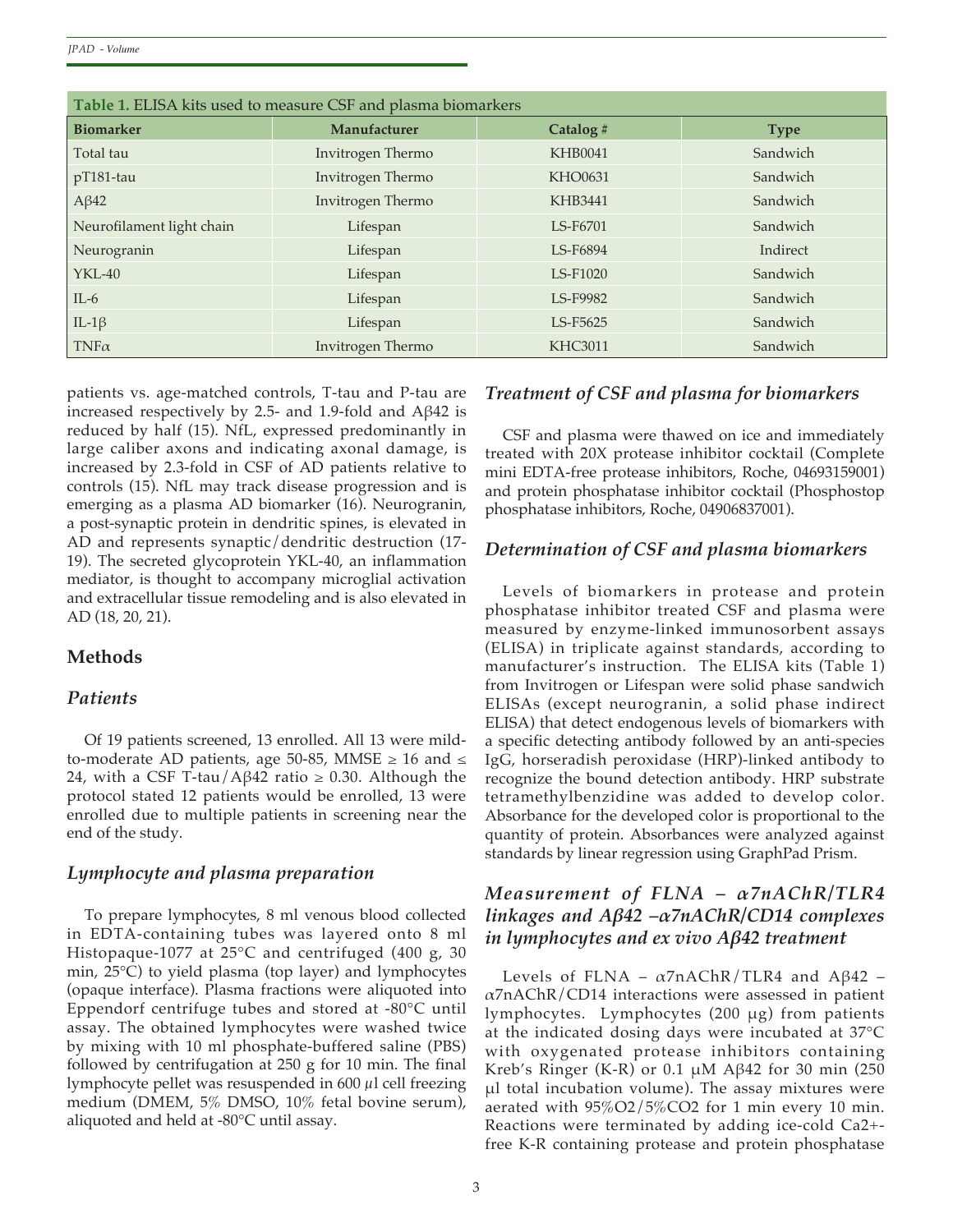inhibitors (Roche) and centrifuging. The obtained lymphocytes were homogenized in 250 μl ice-cold immunoprecipitation buffer (25 mM HEPES, pH 7.5, 200 mM NaCl, 1 mM EDTA, 0.2% 2-mercaptoethanol with protease and protein phosphatase inhibitors) by sonication for 10 s on ice, and solubilized by nonionic detergents (0.5% NP-40/0.2% Na cholate/0.5% digitonin) for 60 min (4°C) with end-to-end rotation. The obtained lysate was centrifuged at 20,000 g for 30 min (4°C) and the resultant supernatant (0.25 ml) was diluted 4x with 0.75 ml immunoprecipitation buffer.  $A\beta$ 42 – α7nAChR complexes were immunoprecipitated with immobilized anti-FLNA (SC-58764 + SC-17749, Santa Cruz) or anti-Aβ42 (AB5078P, Millipore Sigma) + antiactin (SC-8432+ SC-376421) antibodies onto protein  $A/G$ conjugated agarose beads (#20421, Thermo). Resultant immunocomplexes were pelleted by centrifugation (4°C), washed 3x with ice-cold PBS, pH 7.2, containing 0.1% NP-40, and centrifuged. Immunocomplexes were solubilized by boiling 5 min in 100 μl SDS-PAGE sample preparation buffer (62.5 mM Tris-HCl, pH 6.8; 10% glycerol, 2% SDS; 5% 2mercaptoethanol, 0.1% bromophenol blue) and centrifuged to remove antibodyprotein  $A/G$  agarose beads. Levels of  $\alpha$ 7nAChRs (SC-58607) and β-actin (SC-47778) were determined by immunoblotting, with FLNA and β-actin levels serving as the indicators of immunoprecipitation efficiency and gel loading (3, 4, 22). Blots were then stripped and re-probed with specific antibodies against TLR4 (SC-302972) and CD14 (SC-1182) to assess levels of FLNA – TLR4 and  $A\beta$ 42 – CD14 associations, respectively. Blots of anti-Aβ42 immunoprecipitates size-fractionated on 20% SDS-PAGE were used to survey the molecular mass of Aβ42 using anti-Aβ42 (AB5078P, Millipore Sigma).

# *Measurement of phosphorylated and nitrated tau in plasma*

Phosphorylated and nitrated tau in plasma were assessed using an established method (3, 8, 23). Total tau proteins were immunoprecipitated by  $1 \mu$ g immobilized anti-tau (SC-65865 and SC-166060), which does not discriminate between phosphorylation states. Levels of phosphorylated tau (pS202tau, pT231tau and pT181tau), nitrated tau (nY29tau) and total tau precipitated (loading control) were assessed by immunoblotting with antibodies specific to each phosphoepitope (pS202tau: AT8 [MN1020], pT231tau: AT180 [MN1040] and pT181tau: AT270 [MN1050], all from Thermo Invitrogen), anti-nY29tau (SC-66177), and anti-tau (SC-32274).

#### *Isoelectric point assessment*

Lymphocyte FLNA was isolated using a procedure established for brain tissues (3) with slight modification. Lymphocytes  $(200 \mu g)$  were sonicated for 10 s on ice

in 200  $\mu$ l modified hypotonic solution (50 mM Tris HCl, pH 8.0, 11.8 mM NaCl, 0.48 mM KCl, 0.13 mM CaCl2, 0.13 mM Mg2SO4, 2.5 mM NaHCO3) with a cocktail of protease and protein phosphatase inhibitors. The treated lymphocytes were solubilized using 0.5% digitonin/0.2% sodium cholate/0.5% NP-40 (4 $\degree$ C) with end-over-end rotation for 1 h. Following centrifugation to remove insoluble debris, the lysate was treated with 1% sodium dodecyl sulfate (SDS) for 1 min to dissociate FLNA-associated proteins, diluted 10x with immunoprecipitation buffer, and immunopurified with immobilized anti-FLNA (SC-58764 + SC-17749). Resultant FLNA was eluted using 200  $\mu$ l antigen-elution buffer (#21004, Thermo), neutralized immediately with 100 mM Tris HCl (pH 9.0), diluted to 500  $\mu$ l with 50 mM Tris HCl, pH 7.5, and passed through a 100-kD cut-off filter to remove low-molecular weight FLNA fragments. Once purified, FLNA was suspended in 100  $\mu$ l isoelectric focusing sample buffer. Samples  $(50 \mu l)$  were loaded onto pH 3-10 isoelectric focusing gels and proteins fractionated (100 V for 1 h, 200 V for 1 h, and 500 V for 30 min). Separated proteins were then electrophoretically transferred to nitrocellulose membranes. FLNA was identified by immunoblotting with anti-FLNA (SC-57864) antibodies.

#### *Pharmacokinetic methods*

Blood samples (4 mL) were drawn into a Vacutainer® tube containing  $K_2$ EDTA, placed on ice, and centrifuged 1000 xg for 15 min. Plasma was split into two aliquots, transferred to polypropylene tubes and stored at -20°C or below until analysis.

Plasma PK parameters for PTI-125 were calculated using non-compartmental methods in WinNonlin. The peak drug concentration  $(C_{\text{max}})$ , the time to peak drug concentration ( $T_{\text{max}}$ ),  $T_{\text{last}}$  and  $C_{\text{last}}$ , the time to the last quantifiable drug concentration, were obtained directly from the data without interpolation. The following parameters were calculated: the elimination rate constant  $(\lambda_z)$ , the terminal elimination half-life  $(T_{1/2})$ , the AUC from time zero to the time of the last quantifiable concentration ( $AUC<sub>last</sub>$ ), the AUC from time zero extrapolated to infinity ( $AUC_{int}$ ), and the percentage of AUC<sub>inf</sub> based on extrapolation (AUC<sub>extrap</sub>(%)), Cl/F, the apparent oral clearance, and  $Vz/F$ , apparent volume of distribution. Accumulation was estimated by the ratios of the AUC on the last day of dosing to the corresponding AUC the first day of dosing.

Below limit of quantitation (BLQ) concentrations were treated as zero from time-zero up to the time at which the first quantifiable concentration was observed; embedded and/or terminal BLQ concentrations were treated as "missing." Full precision concentration data and actual sample times were used for all pharmacokinetic and statistical analyses.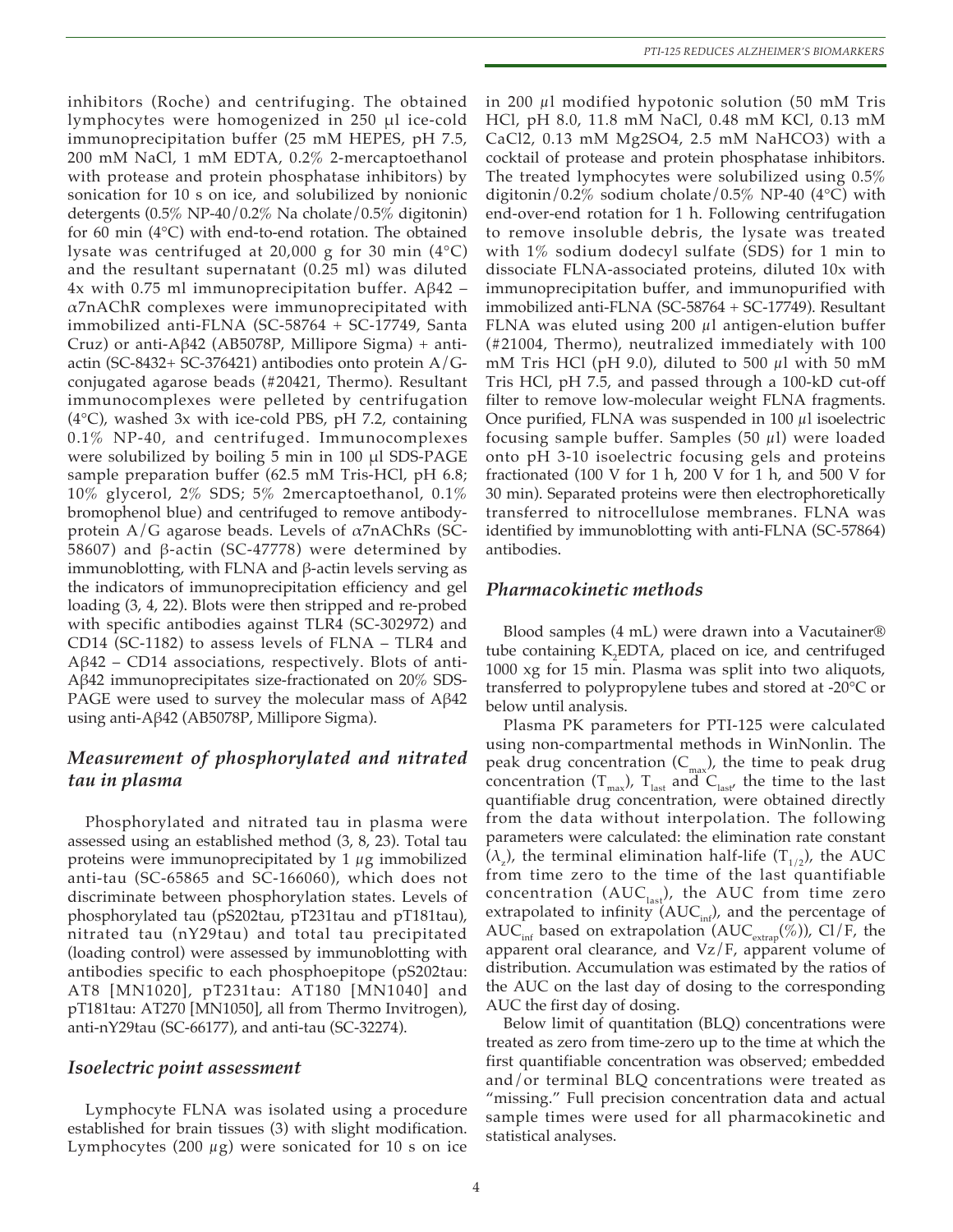| <b>Table 2.</b> Mean PK parameters of PTI-125 100 mg b.i.d. in AD patients $(\pm SD)$ |                |                   |               |                |                  |                    |                 |                  |  |  |
|---------------------------------------------------------------------------------------|----------------|-------------------|---------------|----------------|------------------|--------------------|-----------------|------------------|--|--|
| <b>Day</b>                                                                            | $Cmax$ (ng/mL) | Tmax(h)           | Clast(np/mL)  | Tlast (h)      | $\lambda z(1/h)$ | $AUClast(h*ng/mL)$ | T1/2(h)         | CSF/plasma ratio |  |  |
| Day 1                                                                                 | $1020 \pm 442$ | $2.00(1.00-3.00)$ | $176 \pm 112$ | $12 \pm 0.015$ | $0.176 + 0.496$  | $5320 \pm 2230$    | $4.51 \pm 2.43$ | $---$            |  |  |
| Day 28                                                                                | $1100 \pm 417$ | $2.06(1.00-5.93)$ | $238 \pm 168$ | $12 \pm 0.029$ | $0.174 + 0.051$  | $6700 \pm 3240$    | $4.35 \pm 1.39$ | $0.61 \pm 0.41$  |  |  |

Note: Tmax is reported as median (min-max)

#### *Statistics and blinding*

All CSF and plasma ELISA biomarker data were analyzed by two-sided paired t test by an independent statistician. Plasma tau phosphorylation and lymphocyte data including FLNA conformation were analyzed by one-way ANOVA with post-hoc two-sided t test (unpaired) on all 13 patients, with one missing (baseline) value. All biomarker assessments were performed blind to treatment day; samples were coded prior to testing.

#### **Results**

#### *Demographics*

This first-in-patient Phase 2a trial enrolled 13 patients: 9 females, 4 males; 3 black, 10 white; 6 Hispanic, 7 non-Hispanic. Both CSF and plasma/lymphocyte data were n=12 (or n=13 with one missing value) because one patient declined the second CSF draw, and the baseline plasma/lymphocyte sample was missing for another patient. Additionally, one patient stopped dosing on Day 21, was tested positive for cocaine on that day, did not resume dosing, but returned for the CSF draw and whole blood sample on Day 28. This patient's CSF and plasma biomarker data are included.

#### *Safety and pharmacokinetics*

In this Phase 2a trial, PTI-125 was safe and well tolerated with no drug-related adverse events. Half-life was 4.5 h, and approximately 30% accumulation was observed on Day 28 compared to Day 1 exposure. PK parameters are shown in Table 2. The CSF to plasma ratio of the PTI-125 analyte used plasma levels from the nearest PK time point to the time of CSF draw on Day 28, or the average of two if in the middle. Ratios ranged from 0.09 to 1.2, with CSF draw times ranging from 1.15 to 7.75 h post-dose, with higher ratios trending to later time points.

#### *CSF and plasma biomarkers*

Consistent with PTI-125's mechanism of action and preclinical data, PTI-125 treatment reduced CSF biomarkers of neurodegeneration and AD pathology from baseline to Day 28 (Fig. 1). T-tau decreased 20%, neurogranin decreased 32%, and NfL decreased

22%. P-tau (pT181) decreased 34%, evidence that PTI-125 suppresses tau hyperphosphorylation induced by Aβ42's signaling through α7nAChR. CSF biomarkers of neuroinflammation were also reduced: YKL-40, IL-6, IL-1β and TNF $\alpha$  decreased by 9%, 14%, 11% and 5%, respectively. Plasma NfL, neurogranin, T-tau and YKL-40 levels were similarly reduced (Fig. 1). All reductions were of slightly lower magnitude in plasma except for neurogranin, which was reduced 40.7% in plasma. In contrast to the consistent and highly significant reductions of all other biomarkers, Aβ42 increased slightly in both CSF and plasma – a desirable result because low Aβ42 in CSF and plasma indicates AD. This increase, significant only in plasma due to variability in CSF, is consistent with PTI-125's mechanism: Aβ42 bound to α7nAChR is released due to a profound reduction in Aβ42's affinity for α7nAChR when PTI-125 binds altered FLNA and restores its native shape (2-4).



All CSF biomarkers elevated in AD were significantly reduced in CSF after PTI-125 treatment. T-tau, NfL, neurogranin (Nrgrn) and YKL-40 were also significantly reduced in plasma. The slight increase in Aβ42 was significant in plasma but not in CSF due to variability. Inflammatory cytokines and P-tau in plasma were not assessed. \*p < 0.0001, +p < 0.001, # p < 0.01 in paired t test comparing Day 28 to pre-dose baseline. N=12. Error bars are SEM.

Spaghetti plots of individual CSF biomarker values (pg/mL) show that each patient responded to PTI-125 treatment on virtually all biomarkers (Fig. 2). Interestingly, the two patients with high Aβ42 levels showed a decrease in this biomarker post-treatment. Familial AD mutations were not assessed but may have contributed. Although cytokines can be difficult to measure, the lower limits of quantitation (2x background)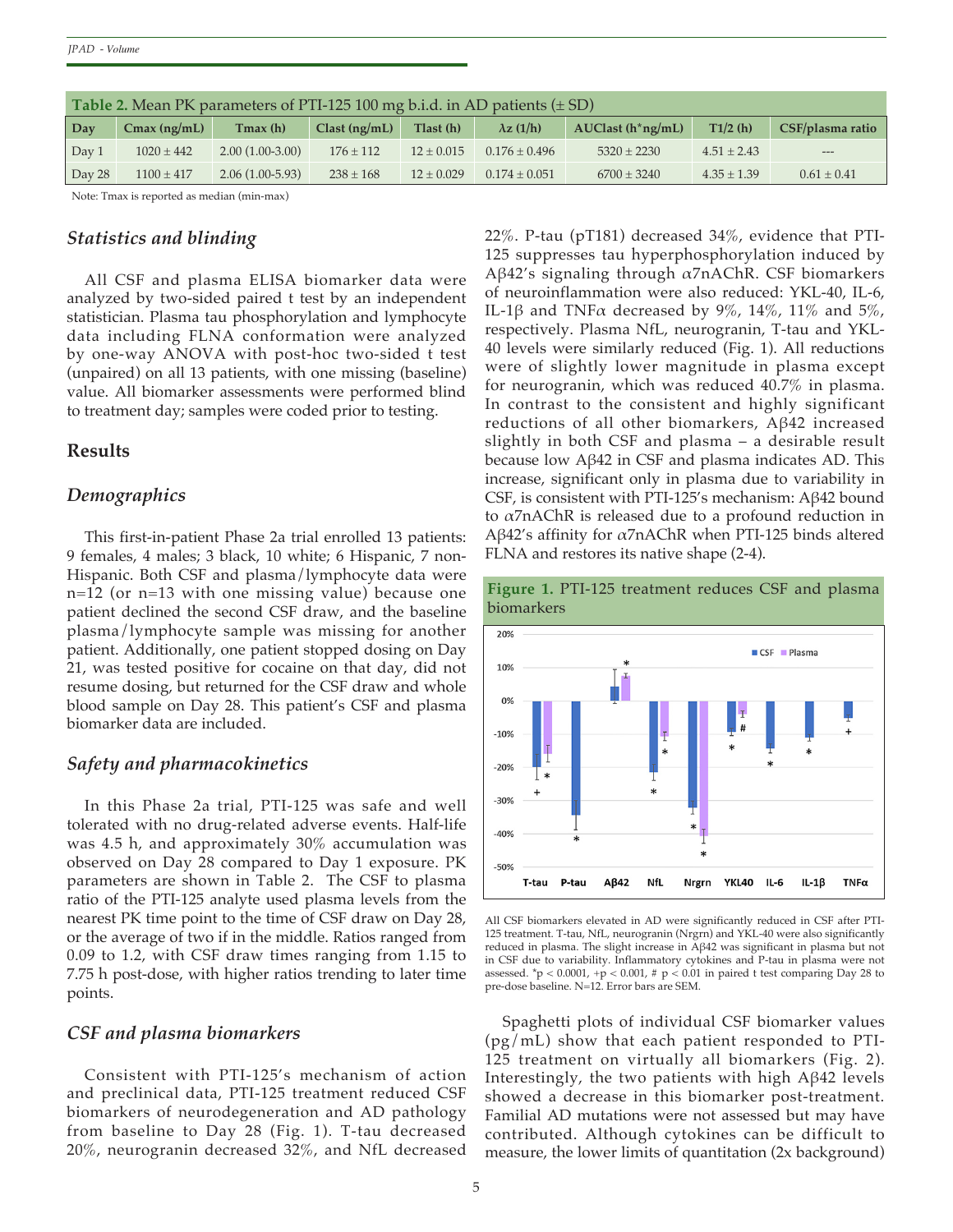were 3.9 pg/mL for IL-6 (R2 value 0.8864) and 7.8 pg/mL for both IL-1 $\beta$  and TNF $\alpha$  (R2 values 0.9374 and 0.8767, respectively).

Because levels of phosphorylated tau defined by individual phospho-epitopes are low in CSF and even lower in plasma (as reflected in total tau levels), plasma levels of phosphorylated tau were assessed by immunoprecipitation of tau with anti-tau followed by immunoblotting of three different phospho-epitopes known to be elevated in AD. Tau phosphorylation at these sites (pT181-tau, pS202-tau and pT231-tau) was significantly reduced in plasma by 12.5%, 14.0% and 16.3%, respectively, following PTI-125 treatment (Fig. 3), corroborating pT181-tau results in CSF. Because tau is immunoprecipitated with a tau-specific antibody, tau levels serve as the control for phospho-tau and nitrated tau levels. The ratios for each P-tau epitope and nY to total tau were adjusted by the average reduction in total tau reduction (0.955 for Day 14 and 0.887 for Day 28; loading could not be adjusted in the experiment due to blinding). The higher than expected molecular weight for tau may be due to additional phosphorylation in blood; the anti-tau antibody used to detect tau is commonly used. The reduction in phosphorylated tau, together with 20.4% lower nitrated tau (nY29-tau; Fig. 3), suggests that PTI-125 can reduce tau hyperphosphorylation and oxidative stress to stabilize mitochondria and attenuate neurofibrillary lesions and neurodegeneration.

# *Mechanism and target engagement in patient lymphocytes*

Patient lymphocytes, which express FLNA (24),  $\alpha$ 7nAChR and TLR4, were used to demonstrate target engagement and mechanism of action of PTI-125. Confirming the altered and acidic FLNA in AD brain (3), FLNA in patients' lymphocytes had an isoelectric focusing point (pI) of 5.3 prior to treatment. PTI-125 treatment reverted FLNA's pI from almost exclusively 5.3 on Day 0 to mostly 5.9 on Day 28 (Fig. 4a,b), indicating the reversal of pathological to physiological, native conformation (3).

The benefit of this shift in FLNA conformation is shown by reduced FLNA linkages to  $\alpha$ 7nAChR and TLR4 in patient lymphocytes (by 45.4% for each, Fig. 4c,d) assessed by immunoblot detection of α7nAChR and TLR4 in anti-FLNA immunoprecipitates, as previously described for assessments in AD mouse models and AD postmortem human brain (3, 4). Finally, PTI-125 treatment benefit is also corroborated by reduced binding of Aβ42 to both α7nAChR and CD14, the co-receptor for TLR4, by  $54.6\%$  and  $40.1\%$ , respectively, demonstrated by immunoprecipitation with a specific anti-Aβ42 antibody and subsequent immunoblot detection of  $\alpha$ 7nAChR or CD14 in the immunoprecipitate (Fig. 5a, b). Immunoblot detection of Aβ42 itself in the immunoprecipitate showed



Each spaghetti plot shows reductions from baseline for each patient in one of nine biomarkers of Alzheimer's disease, neurodegeneration or neuroinflammation. Levels of Aβ42, usually low in AD patients, increased after treatment with PTI-125, except for two patients with high baseline Aβ42. Data are plotted as pg/mL.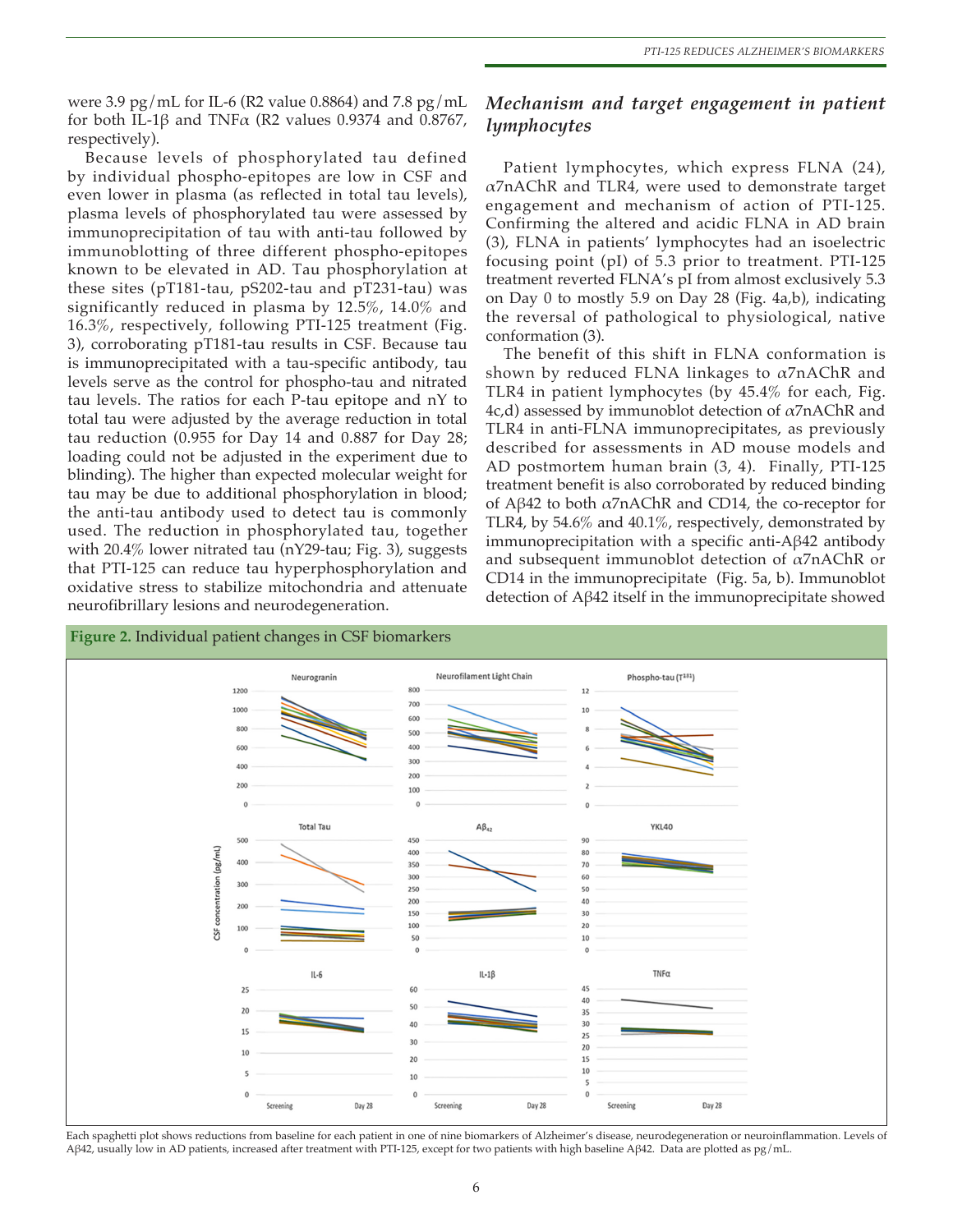

a, b, Reductions in tau phosphorylation and tau nitration found in plasma following PTI-125 treatment. Reductions were evident by 14 days and stronger by 28 days of dosing, demonstrated by anti-tau antibody immunoprecipitation and immunoblotting with antibodies specific for each phosphorylation or nitration site. Blots (a) were evaluated by densitometric quantitation (b). \*p < 0.001 vs. dosing day 0, +p < 0.01 vs. dosing day 14. N=13 with one missing value. Error bars are SEM.



**Figure 4.** PTI-125 restores FLNA's native shape and reduces FLNA linkages to α7nAChR and TLR4

a, b Restoration of FLNA's native shape. Isoelectric focusing gel (a) and its quantitation (b) show that 93% of FLNA isolated from lymphocytes prior to treatment is in the altered conformation (pI 5.3), with just 7% in the native shape (pI 5.9). PTI-125 treatment for 28 days shifts this distribution to 40% in the altered and 60% in the native conformation. \*p < 0.0001 comparing 5.9 to 5.3, #p < 0.0001 vs. dosing day 0, +p < 0.0001 vs. dosing day 14. c,d, Reductions in FLNA linkages to TLR4 and α7nAChR found in lymphocytes. Reductions are illustrated by TLR4 or α7nAChR levels detected using immunoblotting with specific antibodies in solubilized anti-FLNA antibody immunoprecipitates of lymphocytes. Additionally, exogenous Aβ42 added in vitro to lymphocytes reversed these reductions in FLNA associations, returning levels to pre-treatment baseline. Blots (c) were assessed by densitometric quantitation (d). \*p < 0.001 vs. dosing day 0, +p < 0.01 and ++p < 0.05 vs. dosing day 14. N=13 with one missing value. Error bars are SEM.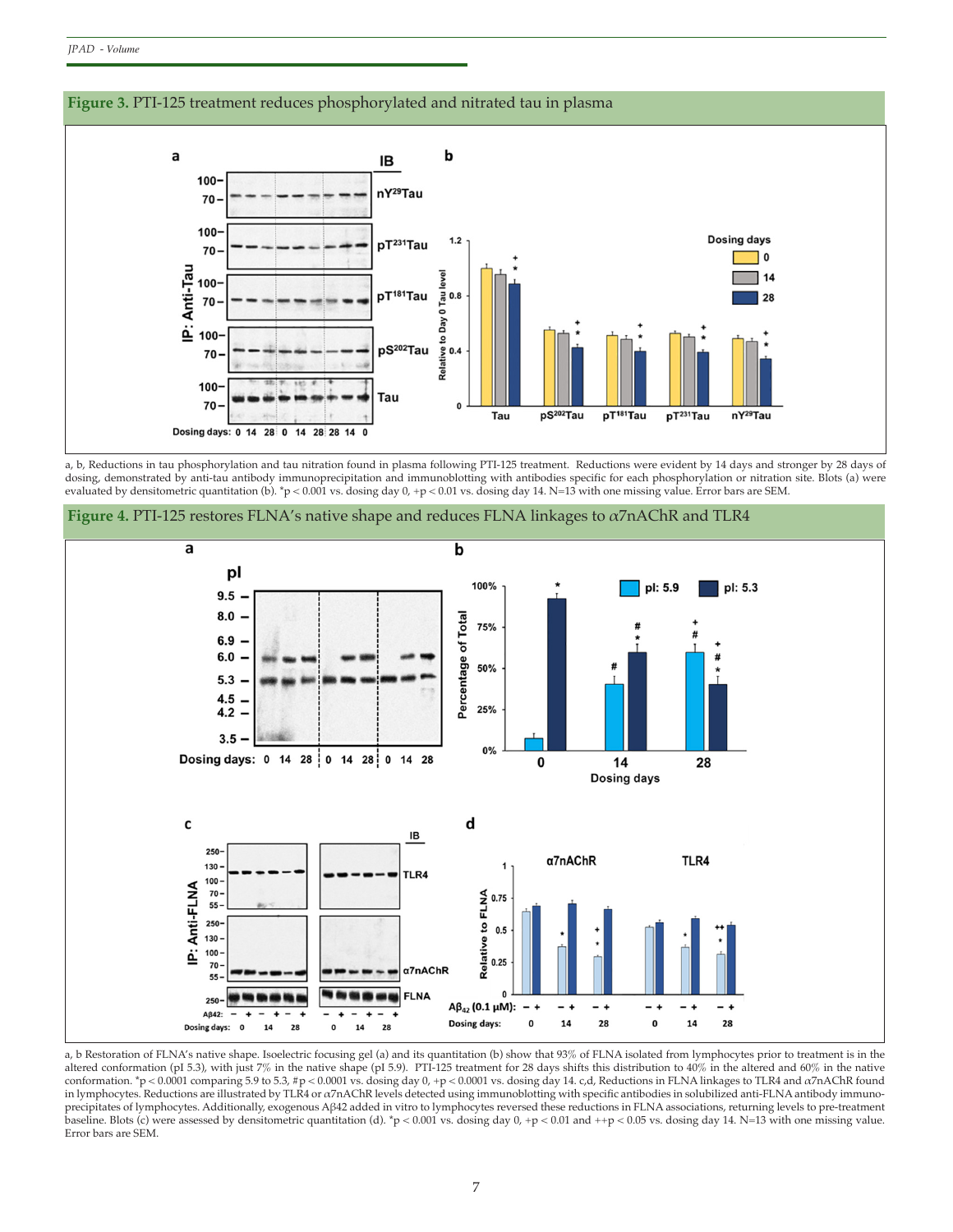

a, b, Reductions in levels of complexes of Aβ42 with α7nAChR and CD14 found in lymphocytes. Reductions are illustrated by α7nAChR and CD14 levels detected using immunoblotting with specific antibodies in anti-Aβ42 antibody immunoprecipitates of lymphocytes. c, d, The 57-KDa band representing Aβ42 tightly bound to CD14 or α7nAChR is progressively reduced over dosing days. Aβ42 in lymphocytes (endogenous or exogenously added) is predominantly monomeric, illustrated by size < 10 KDa (c). As with FLNA linkages, exogenous Aβ42 added in vitro to lymphocytes reversed these reductions in Aβ42 –  $\alpha$ 7nAChR/CD14 complexes, returning levels to pre-treatment baseline. Actin simultaneously immunoprecipitated by anti-actin antibodies was used as a loading control for both blots. Blots (a, c) were assessed by densitometric quantitation (b, d). \*p < 0.001 vs. dosing day 0, +p < 0.01 and ++p < 0.05 vs. dosing day 14. N=13 with one missing value. Error bars are SEM.

a <10 KDa species that increases following treatment, indicating small oligomers or monomers, as well as a band of 57 KDa, representing Aβ42 monomers tightly bound to  $\alpha$ 7nAChR or CD14 (7, 25), which decreased with treatment (Fig. 5c, d). The reduction in Aβ42 bound to α7nAChR is consistent with PTI-125's 1000-10,000-fold reduction in binding affinity of Aβ42 to  $α7nAChR$  (4).

The fact that reduced FLNA linkages and Aβ42 binding to  $\alpha$ 7nAChR/CD14 can be reversed by adding exogenous Aβ42 (0.1  $\mu$ M) illustrates the dynamic nature of this Aβ42-mediated pathogenesis in AD. Because CSF biomarkers were notably reduced, these findings in lymphocytes of PTI-125-treated patients can be inferred also to occur in brain. In support, reductions in FLNA linkages to  $\alpha$ 7nAChR and TLR4 in lymphocytes (unpublished data) of transgenic AD mice treated with PTI-125 tracked similar reductions we reported in brains of these mice (3).

#### **Discussion/Future development plans**

In a first-in-patient clinical trial of PTI-125, CSF and plasma biomarkers of AD pathology, neurodegeneration and neuroinflammation were markedly improved following 28-day oral treatment with PTI-125. All patients showed a biomarker response to PTI-125. The drug was well tolerated, with no observable drug-related adverse events. PTI-125's effects in patients are consistent with its mechanism of action and published preclinical data. Target engagement and mechanism of action of PTI-125 were demonstrated in patient lymphocytes by reduced associations of FLNA with  $\alpha$ 7nAChR and TLR4, reduced binding of Aβ42 to α7nAChR or CD14 and a shift back to FLNA's native shape, visible by isoelectric focusing point. The magnitude and consistency of reductions in several established, objective biomarkers following treatment with PTI-125 at 100 mg twice daily for 28 days imply a slower rate of neurodegeneration or a suppression of